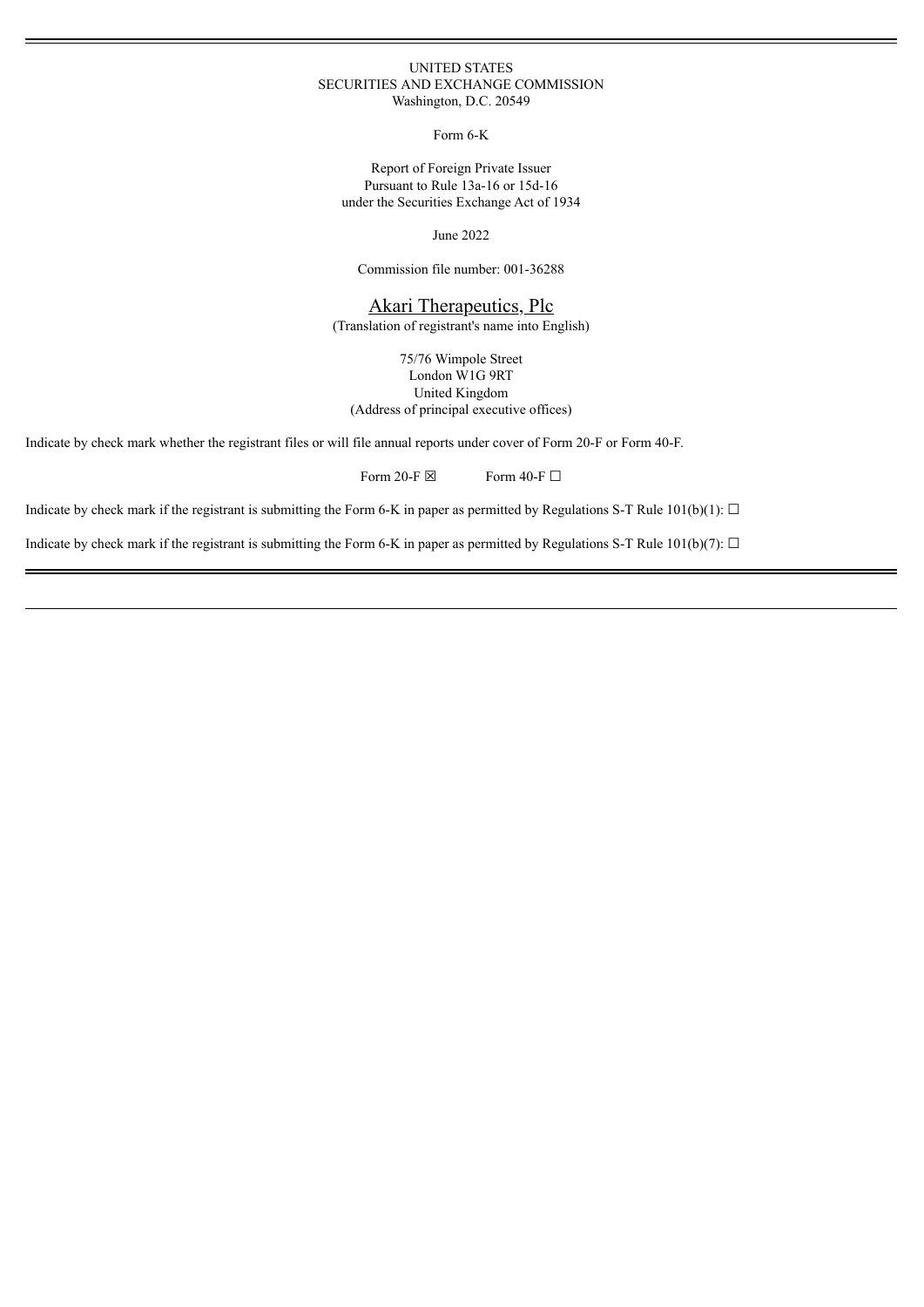## **CONTENTS**

On June 9, 2022, Akari Therapeutics, Plc (the "Company") entered into an Executive Employment Agreement (the "Employment Agreement") with Ms. Melissa Bradford-Klug pursuant to which Ms. Bradford-Klug will serve as the Chief Operating Officer of the Company, reporting to Rachelle Jacques, President and Chief Executive Officer of the Company, effective as of July 1, 2022 (the "Start Date").

The Employment Agreement has an indefinite term and either party may terminate it by giving at least 30 days' prior written notice for any reason or for no particular reason.

Under the Employment Agreement, Ms. Bradford-Klug's annual base salary is \$440,000 (the "Base Salary"), which is subject to review on an annual basis. Ms. Bradford-Klug is also eligible to receive (i) an annual cash bonus with a target of 45% of base salary, provided that the actual amount of such bonus shall be based on the achievement of performance goals established between Ms. Bradford-Klug and Ms. Jacques, and agreed to with the Board of Directors of the Company (the "Board"), and further provided that the annual bonus for 2022 shall be pro-rated based on the number of days employed during the year; (ii) a performance bonus in the amount of \$200,000 based upon the achievement of key milestones to be agreed to between Ms. Bradford-Klug and Ms. Jacques, and payable in two equal installments, with the first payable following initial milestone achievement and 50% paid following subsequent milestone achievements(s); and (iii) a stock option to purchase an amount of ordinary shares in the Company (which may be acquired through ADSs) equal to 40,000,000 of the Company's ordinary shares (the "Option"). The Option will be subject to the terms and conditions of the Company's Amended and Restated 2014 Equity Incentive Plan and shall be granted in two increments, with the first 50% granted within 30 days of the Start Date and the second granted six months after the Start Date. The Option shall vest ratably on a semiannual basis over four years from the grant date, such that it will be fully vested on the fourth anniversary of the grant date.

Upon termination of Ms. Bradford-Klug's employment by the Company for any reason, she will receive earned but unpaid Base Salary and, if applicable, (i) any accrued but unused vacation, through the date of termination, and (ii) the amount of any documented expenses properly incurred on behalf of the Company prior to any such termination and not yet reimbursed (the "Accrued Obligations"). In addition, if Ms. Bradford-Klug's employment is terminated without cause outside of a change in control period, for cause or by Ms. Bradford-Klug without good reason or in the case of Ms. Bradford-Klug's disability or death, she shall be entitled to any accrued but unpaid Base Salary, expense reimbursement and vested and accrued benefits. Additionally, in the case of Ms. Bradford-Klug's death or disability, Ms. Bradford-Klug or her estate or beneficiaries shall be entitled to receive (i) any unpaid annual bonus relating to the previous year and (ii) the target annual performance bonus to which Ms. Bradford-Klug might have been entitled for the year in which the employment terminates on a pro rata basis based on number of days employed.

Upon termination of Ms. Bradford-Klug's employment without cause, which does not occur within 12 months of a change of control, in addition to the Accrued Obligations, and subject to her timely executing a separation agreement and release in a form and manner satisfactory to the Company, she shall be entitled to receive (i) the sum of 12 months of the Base Salary and target annual performance bonus for the same time period, payable as salary continuation and (ii) reimbursement for any monthly COBRA premium paid by Ms. Bradford-Klug on her behalf until the earliest of (x) 12 months following the date of termination, (y) the date on which Ms. Bradford-Klug is no longer eligible to receive such coverage, or (z) the date on which Ms. Bradford-Klug becomes eligible to receive similar coverage from another employer or other source.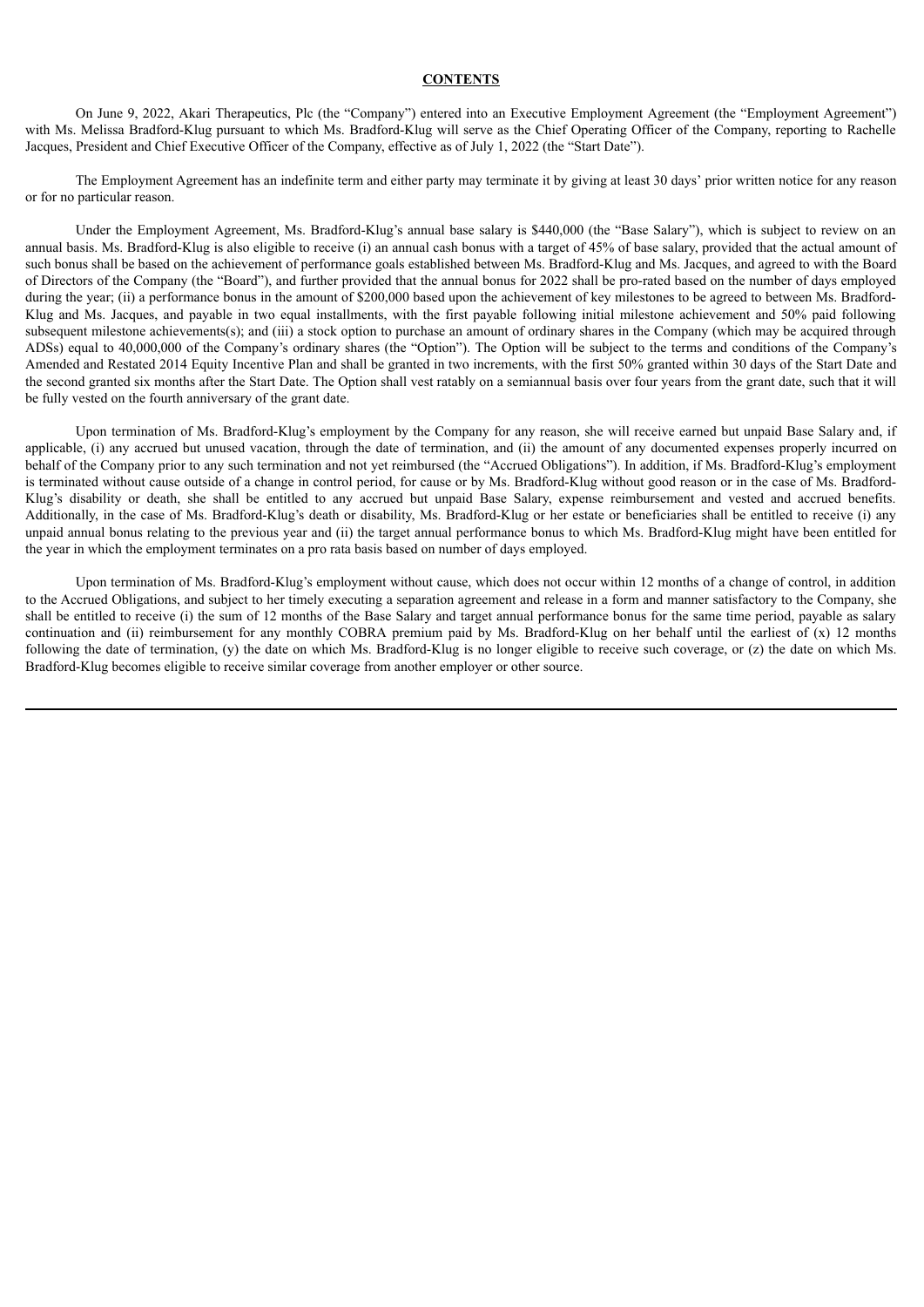Upon termination of Ms. Bradford-Klug's employment by us without cause or by Ms. Bradford-Klug for good reason within 12 months of a change of control, in addition to the Accrued Obligations and subject to her timely executing a separation agreement and release in a form and manner satisfactory to the Company, she shall be entitled instead to receive an amount equal to (i) the sum of the Base Salary and target annual performance bonus in effect for the year in which the date of Ms. Braford-Klug's termination occurs, payable as salary continuation; (ii) reimbursement for any monthly COBRA premium paid by Ms. Bradford-Klug on her behalf until the earliest of  $(x)$  12 months following the date of termination,  $(y)$  the date on which Ms. Bradford-Klug is no longer eligible to receive such coverage, or (z) the date on which Ms. Bradford-Klug becomes eligible to receive similar coverage from another employer or other source; and (iii) all of Ms. Bradford-Klug's time-based stock options and other stock-based awards subject to time-based vesting shall immediately accelerate and become fully exercisable or nonforfeitable as of the later of  $(x)$  the termination date or  $(y)$  the effective date of the separation agreement and release.

The Employment Agreement also contains restrictive covenants for the Company's benefit, and Ms. Bradford-Klug is required to maintain the confidentiality of our confidential information.

The foregoing summary of the Employment Agreement is subject to, and qualified in its entirety by, a copy of the Employment Agreement, which shall be filed as an exhibit to the Company's Annual Report on Form 20-F for the year ended December 31, 2022.

Prior to joining the Company, Ms. Bradford-Klug was President and Chief Business Officer at RareStone Group, where she led identification and execution of strategic transactions for rare disease development programs for the China market. As co-founder and Chief Executive Officer of the women's health startup, Mayfield Pharmaceuticals (now Harrow Health), she created the company's strategy, secured funding, drove clinical development and oversaw operations. Ms. Bradford-Klug has a strong track record of successful fundraising, global acquisitions, licensing, and development collaborations. She has held senior strategy and corporate/business development roles at Keryx Biopharmaceuticals, AMAG Pharmaceuticals, Mallinckrodt and Baxter International. She also has held commercial and research and development positions at Eli Lilly and Company and Monsanto. Ms. Bradford-Klug is a member of the MassBio Board of Directors and Gender Diversity Committee and is a MassConnect mentor. She holds a Bachelor of Science degree in chemistry from Maryville University in St. Louis, Missouri and an MBA from DePaul University in Chicago, Illinois.

On June 13, 2022, the Company issued a press release announcing the appointment of Ms. Bradford-Klug. A copy of the press release is attached hereto as Exhibit 99.1 and is incorporated herein by reference.

The information contained in this report and the statement in the first paragraph of Exhibit 99.1 is hereby incorporated by reference into all effective registration statements filed by the Company under the Securities Act of 1933.

#### **Exhibit No.**

[99.1](#page-4-0) Press [release](#page-4-0) dated June 13, 2022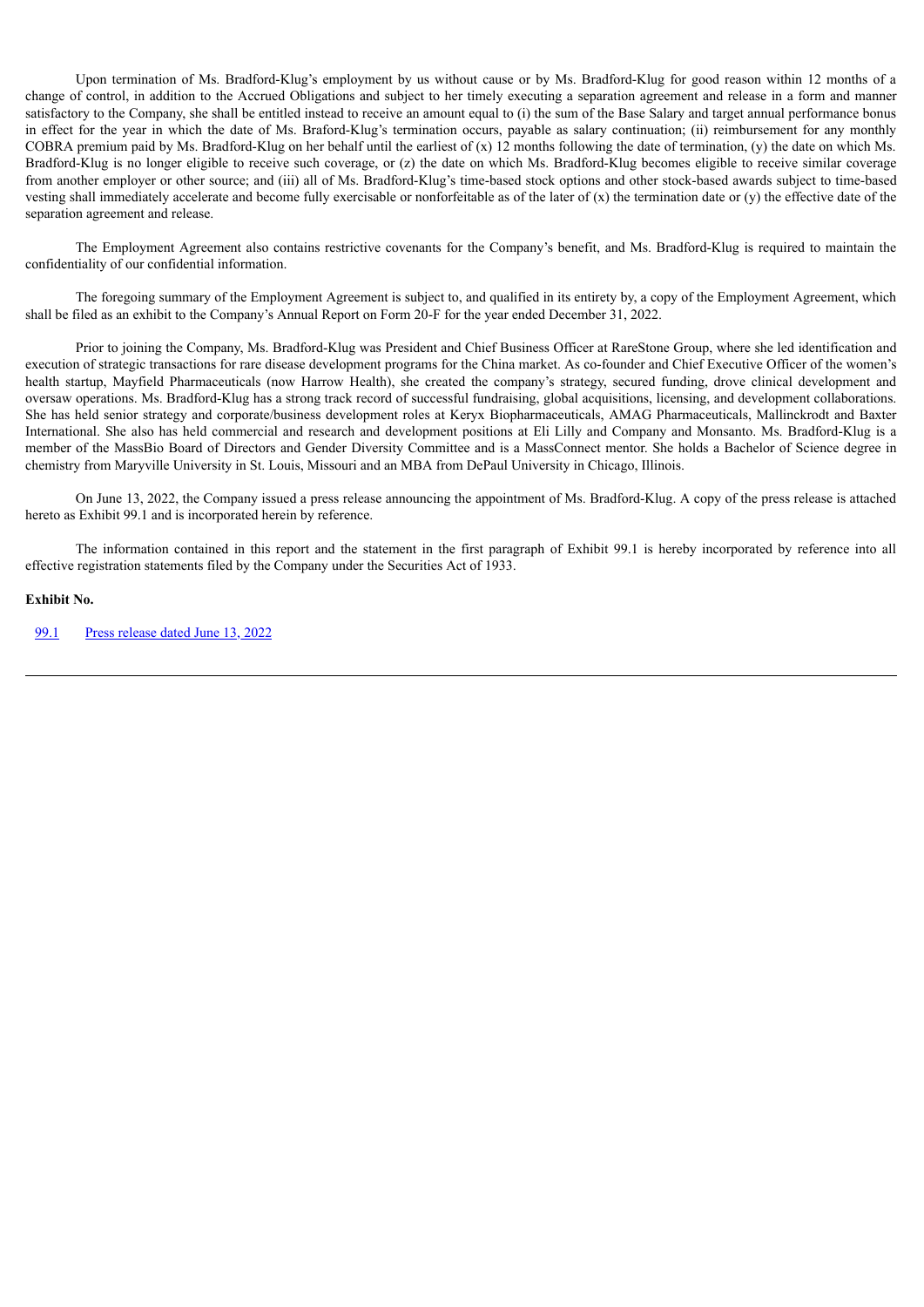# **SIGNATURES**

Pursuant to the requirements of the Securities Exchange Act of 1934, the registrant has duly caused this report to be signed on its behalf by the undersigned, thereunto duly authorized.

> Akari Therapeutics, Plc (Registrant)

By: /s/ Rachelle Jacques

Name: Rachelle Jacques Title: President and Chief Executive Officer

Date: June 15, 2022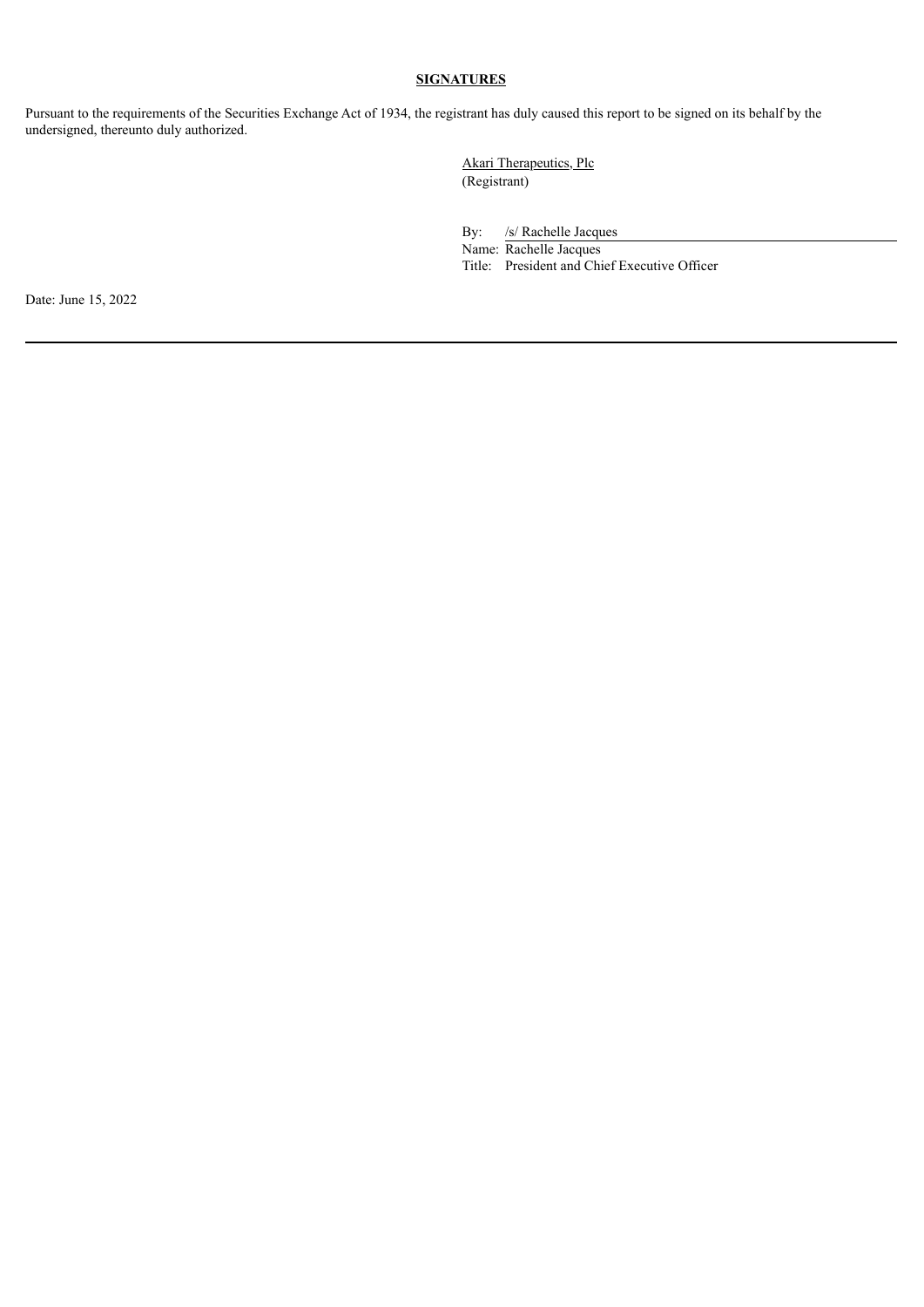# <span id="page-4-0"></span>**Akari Therapeutics Announces the Appointment of Accomplished Biotech Executive Melissa Bradford-Klug as Chief Operating Officer to Lead Business Development and Company Growth Strategies**

NEW YORK and LONDON, June 13, 2022 (GLOBE NEWSWIRE) -- Akari Therapeutics, Plc (Nasdaq: AKTX), a late-stage biotechnology company focused on developing advanced therapies for autoimmune and inflammatory diseases, today announced the appointment of Melissa Bradford-Klug as Chief Operating Officer, effective July 1, 2022. In this position, she will lead business development, including financing and partnering strategies, acceleration of prioritized nomacopan late-stage and preclinical development programs, as well as other business operations. Ms. Klug has more than 25 years of experience as a leader within companies ranging from large global healthcare organizations to biotech startups. She has a strong track record of developing and executing capital markets strategies for private and public companies, as well as experience in operations management and corporate and business development.

"We are very pleased to have an accomplished executive of Melissa's caliber at Akari to lead our business development and bold growth strategies as we accelerate two nomacopan late-stage clinical trials in bullous pemphigoid and pediatric hematopoietic stem cell transplant-related thrombotic microangiopathy, as well as preclinical work on PAS-nomacopan in geographic atrophy," said Rachelle Jacques, President and CEO of Akari Therapeutics. "Melissa's background and capabilities in business development and operations put our company in a strong position to fully realize the promise and value of our pipeline on behalf of investors, patients and other stakeholders."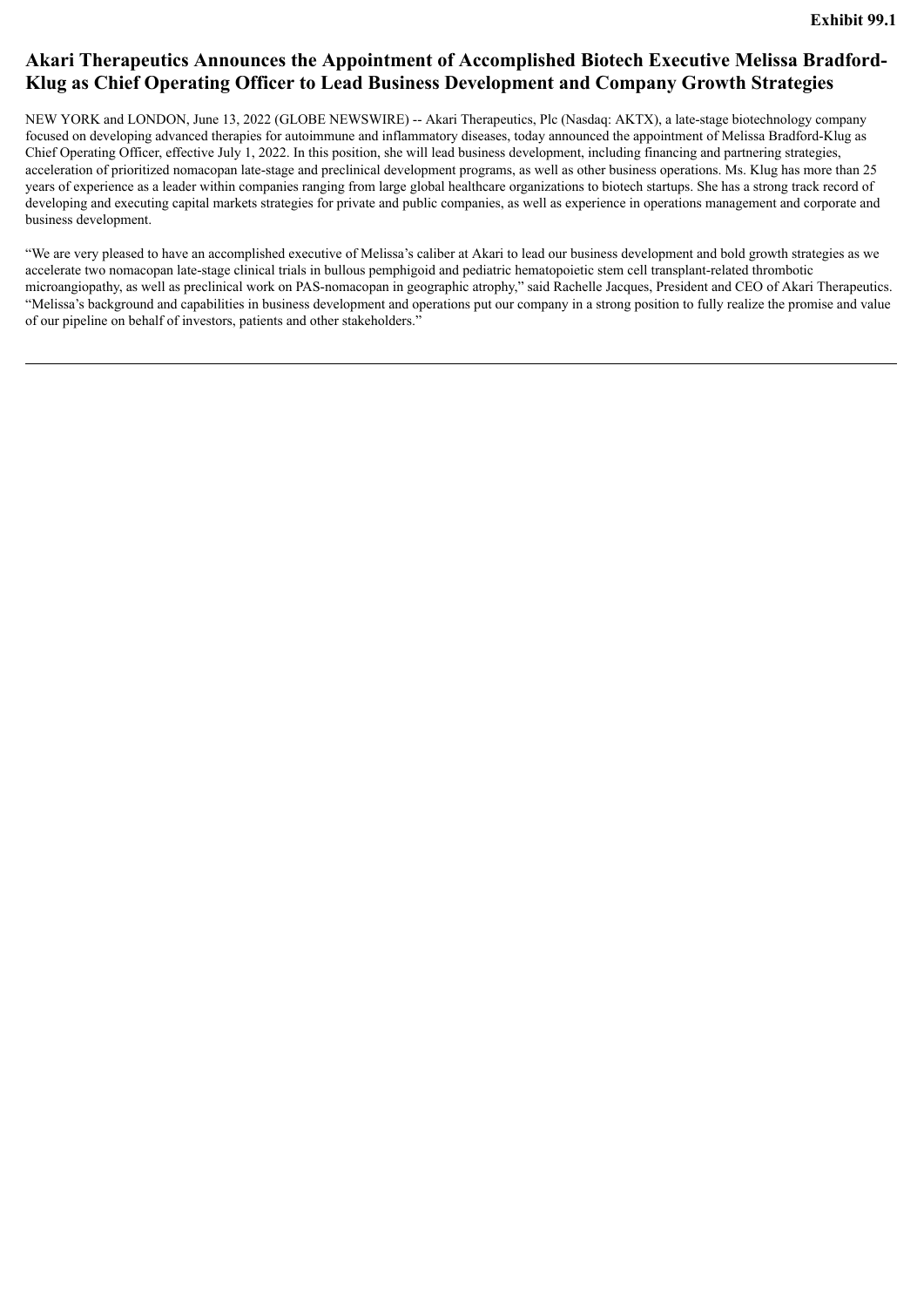Prior to joining Akari Therapeutics, Ms. Klug was President and Chief Business Officer at RareStone Group, where she led identification and execution of strategic transactions for rare disease development programs for the China market. As co-founder and Chief Executive Officer of the women's health startup, Mayfield Pharmaceuticals (now Harrow Health), she created the company's strategy, secured funding, drove clinical development and oversaw operations. Ms. Klug has a strong track record of successful fundraising, global acquisitions, licensing, and development collaborations. She has held senior strategy and corporate/business development roles at Keryx Biopharmaceuticals, AMAG Pharmaceuticals, Mallinckrodt and Baxter International. She also has held commercial and research and development positions at Eli Lilly and Company and Monsanto. Ms. Klug is a member of the MassBio Board of Directors and Gender Diversity Committee and is a MassConnect mentor. She holds a Bachelor of Science degree in chemistry from Maryville University in St. Louis, Missouri and an MBA from DePaul University in Chicago, Illinois.

"It is an exciting time to be joining the Akari team as the company advances its lead asset, nomacopan, toward pivotal clinical trials and potential regulatory filings in the U.S. and Europe," said Melissa Bradford-Klug. "I was attracted to Akari because of the significant opportunities for company growth and value creation, and the possibility of delivering life-changing treatment options for patients with significant unmet needs."

### **About Akari Therapeutics**

Akari Therapeutics, plc (Nasdaq: AKTX) is a biotechnology company focused on developing advanced therapies for autoimmune and inflammatory diseases. Akari's lead asset, investigational nomacopan, is a bispecific recombinant inhibitor of C5 complement activation and leukotriene B4 (LTB4) activity. The Akari pipeline includes two late-stage programs for bullous pemphigoid (BP) and thrombotic microangiopathy (TMA), as well as earlier stage research and development programs in eye and lung diseases with significant unmet need. For more information about Akari, please visit akaritx.com.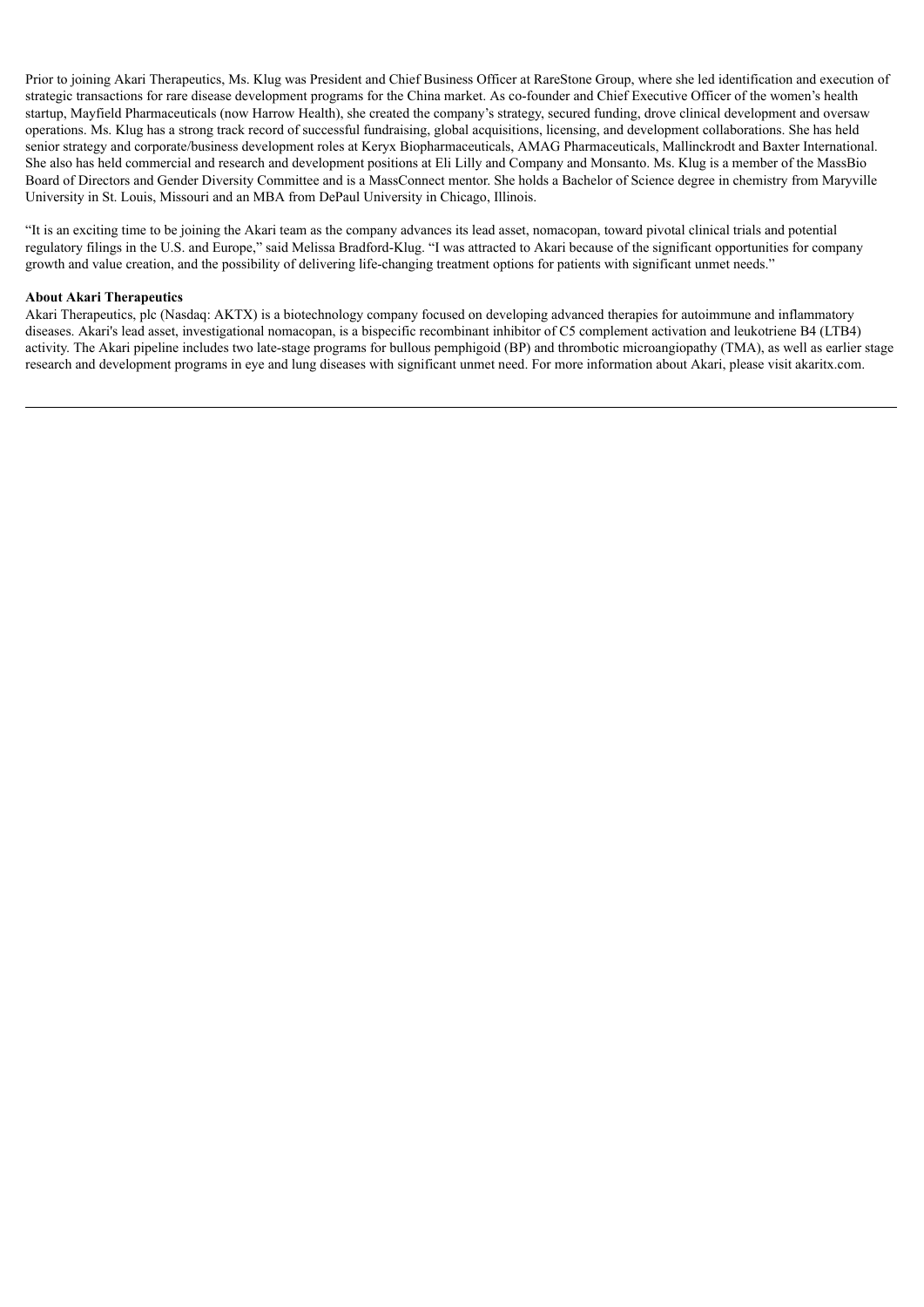### **Cautionary Note Regarding Forward-Looking Statements**

Certain statements in this press release constitute "forward-looking statements" within the meaning of the Private Securities Litigation Reform Act of 1995. These forward-looking statements reflect our current views about our plans, intentions, expectations, strategies and prospects, which are based on the information currently available to us and on assumptions we have made. Although we believe that our plans, intentions, expectations, strategies and prospects as reflected in or suggested by those forward-looking statements are reasonable, we can give no assurance that the plans, intentions, expectations or strategies will be attained or achieved. Furthermore, actual results may differ materially from those described in the forward-looking statements and will be affected by a variety of risks and factors that are beyond our control. Such risks and uncertainties for our company include, but are not limited to: needs for additional capital to fund our operations, our ability to continue as a going concern; uncertainties of cash flows and inability to meet working capital needs; an inability or delay in obtaining required regulatory approvals for nomacopan and any other product candidates, which may result in unexpected cost expenditures; our ability to obtain orphan drug designation in additional indications; risks inherent in drug development in general; uncertainties in obtaining successful clinical results for nomacopan and any other product candidates and unexpected costs that may result there; difficulties enrolling patients in our clinical trials; failure to realize any value of nomacopan and any other product candidates developed and being developed in light of inherent risks and difficulties involved in successfully bringing product candidates to market; inability to develop new product candidates and support existing product candidates; the approval by the FDA and EMA and any other similar foreign regulatory authorities of other competing or superior products brought to market; risks resulting from unforeseen side effects; risk that the market for nomacopan may not be as large as expected risks associated with the impact of the COVID-19 pandemic; inability to obtain, maintain and enforce patents and other intellectual property rights or the unexpected costs associated with such enforcement or litigation; inability to obtain and maintain commercial manufacturing arrangements with third party manufacturers or establish commercial scale manufacturing capabilities; the inability to timely source adequate supply of our active pharmaceutical ingredients from third party manufacturers on whom the company depends; unexpected cost increases and pricing pressures and risks and other risk factors detailed in our public filings with the U.S. Securities and Exchange Commission, including our most recently filed Annual Report on Form 20-F filed with the SEC. Except as otherwise noted, these forward-looking statements speak only as of the date of this press release and we undertake no obligation to update or revise any of these statements to reflect events or circumstances occurring after this press release. We caution investors not to place considerable reliance on the forwardlooking statements contained in this press release.